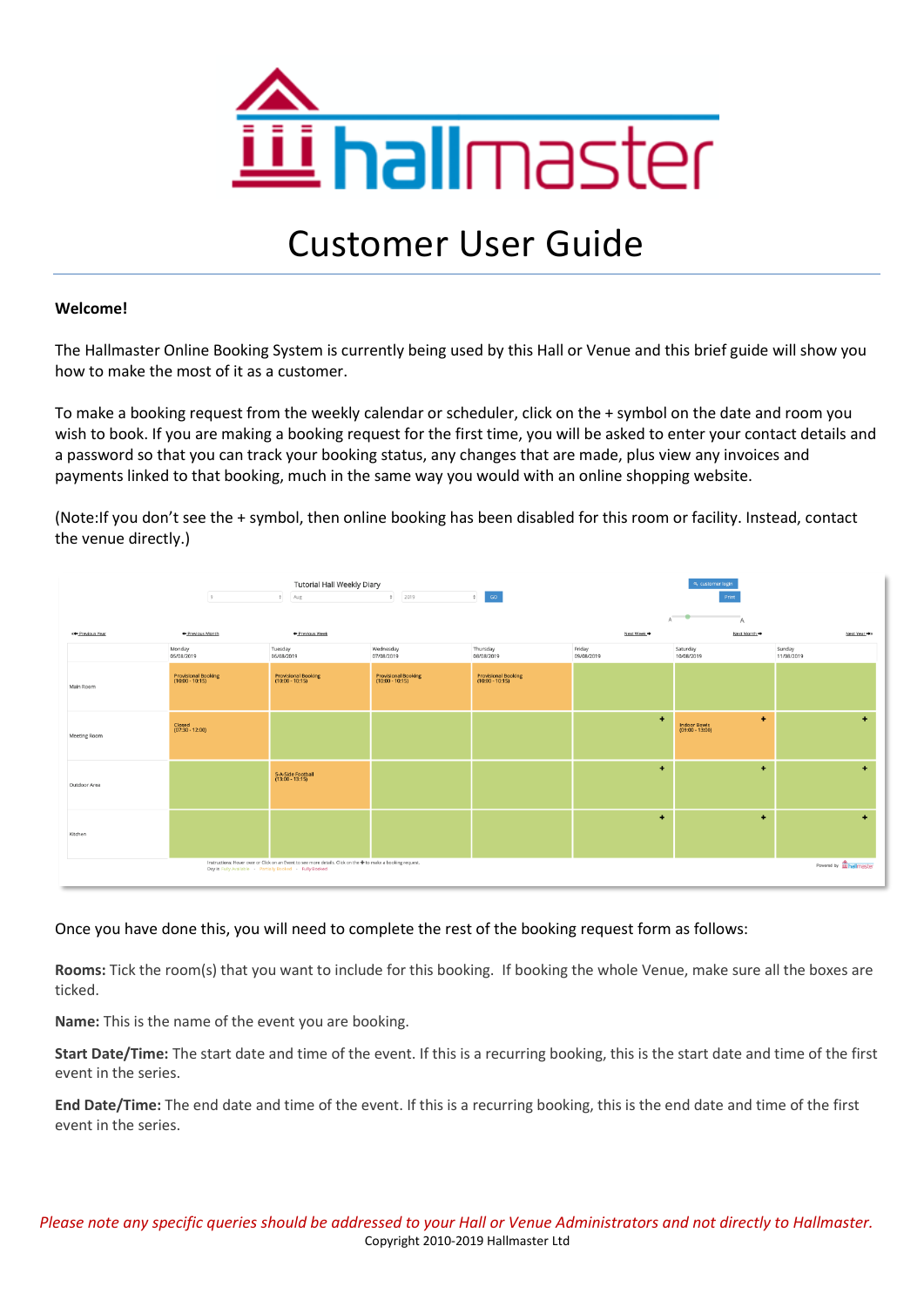

## **TOOLTIPS**

On any page in the software, look out for the  $\Omega$  icon – hover over this icon (or tap on mobile) to see more information about the particular field or section it relates to.

**Recurring Booking:** If this is a recurring booking for multiple dates, tick this box and choose the booking frequency (eg Daily, Weekly etc), along with how many additional dates you want to add to this series. Individual dates in a series can be amended to a different date or time. To move an individual date in a series to a different room however, you will need to ask the Hall or Venue Administrator to do this for you once the booking has been created. Make sure to click on the green Check Availability button. If there is a clash of bookings at any date, time or room, a red error message will display saying '*The dates of this booking clash with other dates in the calendar, or they don't end after they begin'*. You can then check the weekly calendar or scheduler at the top of the screen to see where the clash is and amend the booking accordingly.

**Note:** You cannot proceed with creating a booking request while there is a clash.

**Activity:** This is the general 'type' of booking you are making. Choose from the options the venue has setup to indicate what kind of booking this is. If you are unsure what to enter here, contact your venue administrator.

**Description:** You can put as much or as little information about the event itself, including prices, what to bring and links to websites etc.

**Privacy:** There are 3 privacy settings for bookings:

- 1. **Private:** The Weekly Diary and Scheduler will only show the time the event is booked for and whether the booking is Requested or Confirmed. The booking will display as *'Private Event'* and not show your Event Name, description or your contact details.
- 2. **Public – Contact Details Hidden:** The Weekly Diary and Scheduler will show the Event Name and a link to the description but will hide your contact details (eg name, email address, telephone number etc), once the booking has been confirmed by an administrator. If the event is still to be confirmed, the calendar will continue to display as *'Provisional Booking'*
- 3. **Public:** The Weekly Diary and Scheduler will show the Event Name and a link to the description and your contact details, once the booking has been confirmed by an administrator. If the event is still to be confirmed, the calendar will continue to display as *'Provisional Booking'*

**Number of People Attending:** Here you can indicate how many people are expected to attend your event. The booking form will not require you to enter something here, but you should confirm with the venue if they require this information.

**Special Requirements:** This can be a list of any specific requirements such as tables and chairs, use of kitchen etc.

**Terms & Conditions:** If this tick box shows, then the venue has provided a terms and conditions document that you will need to agree to before proceeding with your booking.

**Save Booking:** Once completed press Save and the request will automatically be sent to the Hall or Venue Administrator for processing, you will also receive an email from us confirming that the request has been sent – **this is not confirmation of your booking**. You will then be taken to your Hallmaster dashboard to view your bookings and invoices.